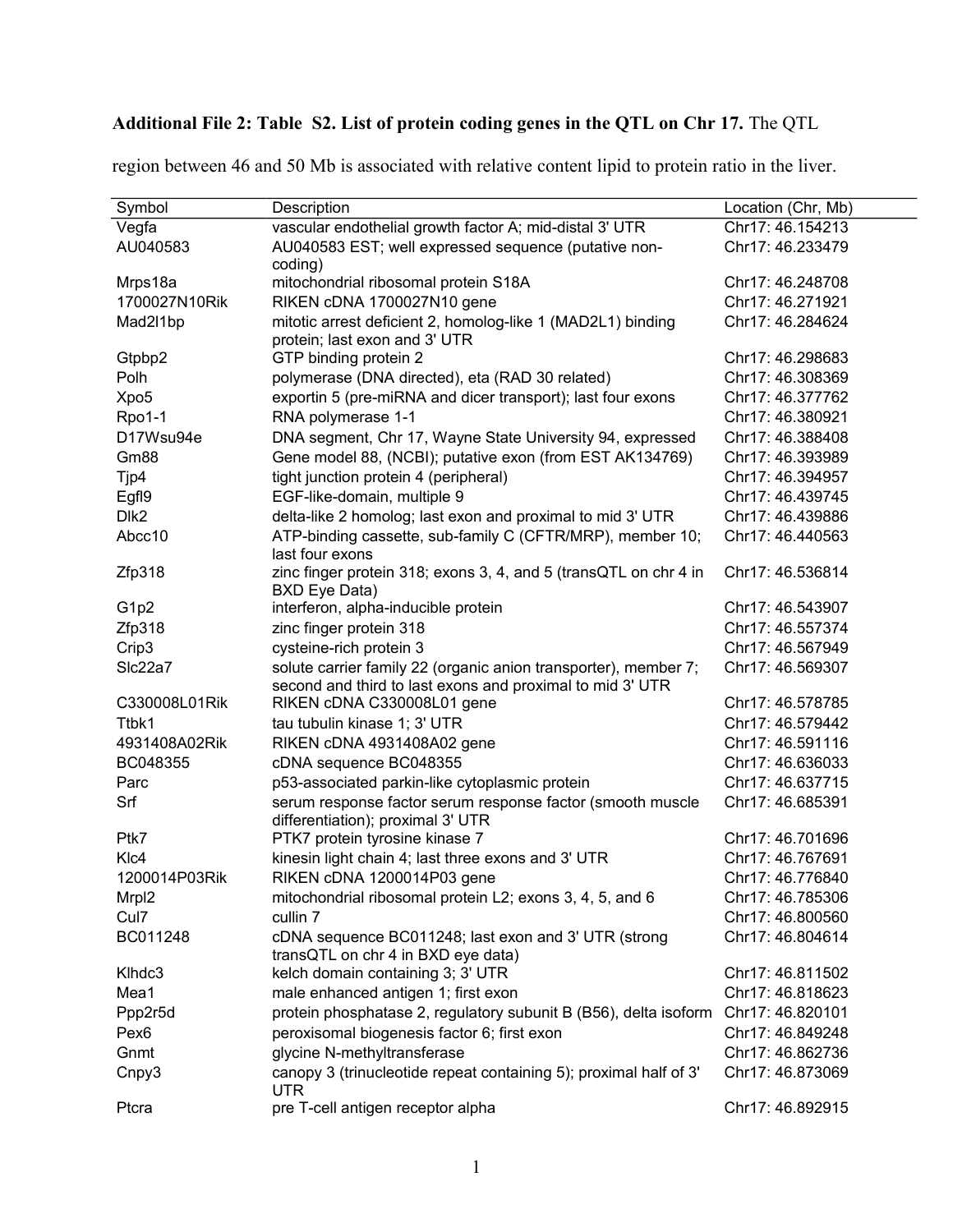| 2310039H08Rik     | RIKEN cDNA 2310039H08 gene                                                                    | Chr17: 46.909780 |
|-------------------|-----------------------------------------------------------------------------------------------|------------------|
| Rpl711            | ribosomal protein L7-like 1                                                                   | Chr17: 46.911040 |
| BC032203          | cDNA sequence BC032203; far 3' UTR                                                            | Chr17: 46.935290 |
| <b>KIAA0240</b>   | hypothetical protein KIAA0240                                                                 | Chr17: 46.937913 |
| 2600002F22Rik     | ESTs, Weakly similar to RIKEN cDNA 5730493B19 []                                              | Chr17: 46.990842 |
|                   | [M.musculus]                                                                                  |                  |
| A230078I05Rik     | A230078I05Rik CNS midbrain EST                                                                | Chr17: 46.993195 |
| BE995645          | ESTs, Weakly similar to Ser/Arg-related nuclear matrix protein;                               | Chr17: 46.993782 |
|                   | plenty-of-prolines-101; serine/arginine repetitive matrix protein 1                           |                  |
|                   | [] [M.musculus]                                                                               |                  |
| 5630400M01Rik     | <b>ESTs</b>                                                                                   | Chr17: 47.008879 |
| <b>T</b> bcc      | tubulin-specific chaperone c                                                                  | Chr17: 47.028243 |
| Prhp2             | peripherin 2 (retinal degeneration slow, retinitis pigmentosa 7                               | Chr17: 47.061287 |
| Ubr <sub>2</sub>  | tetraspanin protein); mid distal 3' UTR<br>ubiquitin protein ligase E3 component n-recognin 2 | Chr17: 47.064959 |
| E130209G04Rik     | RIKEN cDNA E130209G04 gene                                                                    | Chr17: 47.147601 |
| Trerf1            |                                                                                               | Chr17: 47.490012 |
|                   | transcriptional regulating factor 1<br>mitochondrial ribosomal protein S10                    |                  |
| Mrps10            |                                                                                               | Chr17: 47.507089 |
| Guca1b            | guanylate cyclase activator 1B (photoreceptor-restricted                                      | Chr17: 47.523753 |
|                   | calcium-binding guanylin 2, retinitis pigmentosa); intron 1<br>(possible short form 3' UTR)   |                  |
| Guca1a            | guanylate cyclase activator 1a (cone dystrophy 3); exons 1, 2,                                | Chr17: 47.532503 |
|                   | and 3                                                                                         |                  |
| 1700001C19Rik     | RIKEN cDNA 1700001C19 gene                                                                    | Chr17: 47.550387 |
| LOC224833         | similar to bM573K1.5 (novel Ulp1 protease family member)                                      | Chr17: 47.599806 |
| Tbn               | taube nuss                                                                                    | Chr17: 47.625518 |
| Wdr5b             | WD repeat domain 5B                                                                           | Chr17: 47.656287 |
| 5830436I19Rik     | RIKEN cDNA 5830436119 gene                                                                    | Chr17: 47.667403 |
| 4732474A20Rik     | <b>ESTs</b>                                                                                   | Chr17: 47.681807 |
| A030011A13Rik     | BB167641 EST (Foxp4 or Ccnd3 associated); intron of Foxp4                                     | Chr17: 47.686932 |
| 4933417N07Rik     | <b>ESTs</b>                                                                                   | Chr17: 47.692368 |
| 9230106B05Rik     | RIKEN cDNA 9230106B05 gene                                                                    | Chr17: 47.715727 |
| Ccnd <sub>3</sub> | cyclin D3                                                                                     | Chr17: 47.732286 |
| <b>Bysl</b>       | bystin-like; mid 3' UTR                                                                       | Chr17: 47.737363 |
| Usp49             | ubiquitin specific protease 49                                                                | Chr17: 47.760610 |
| Mia2              | adult male urinary bladder cDNA, RIKEN full-length enriched                                   | Chr17: 47.765185 |
|                   | library, clone:9530064D18 product:unknown EST, full insert                                    |                  |
|                   | sequence.                                                                                     |                  |
| C330046L10Rik     | ES cells cDNA, RIKEN full-length enriched library,                                            | Chr17: 47.809188 |
|                   | clone:C330046L10 product:hypothetical Ubiquitin carboxyl-                                     |                  |
|                   | terminal hydrolase family 2 containing protein, full insert                                   |                  |
|                   | sequence.                                                                                     |                  |
| Tomm <sub>6</sub> | translocase of outer mitochondrial membrane 6; distal 3' UTR                                  | Chr17: 47.823697 |
| 4930417B13Rik     | expressed sequence Al449674                                                                   | Chr17: 47.836938 |
| Frs3              | fibroblast growth factor receptor substrate 3                                                 | Chr17: 47.840738 |
| Pgc               | progastricsin (pepsinogen C); last 4 exons (transQTL on chr 4<br>in BXD Hippocampus Data)     | Chr17: 47.870703 |
| Tcfeb             | transcription factor EB; proximal to distal 3 UTR                                             | Chr17: 47.928844 |
| Mdfi              | MyoD family inhibitor                                                                         | Chr17: 47.952399 |
| Foxp4             | forkhead box P4                                                                               | Chr17: 48.004101 |
| 1700122O11Rik     | RIKEN cDNA 1700122O11 gene                                                                    | Chr17: 48.173800 |
| Trem1             | triggering receptor expressed on myeloid cells 1                                              | Chr17: 48.380650 |
|                   |                                                                                               |                  |